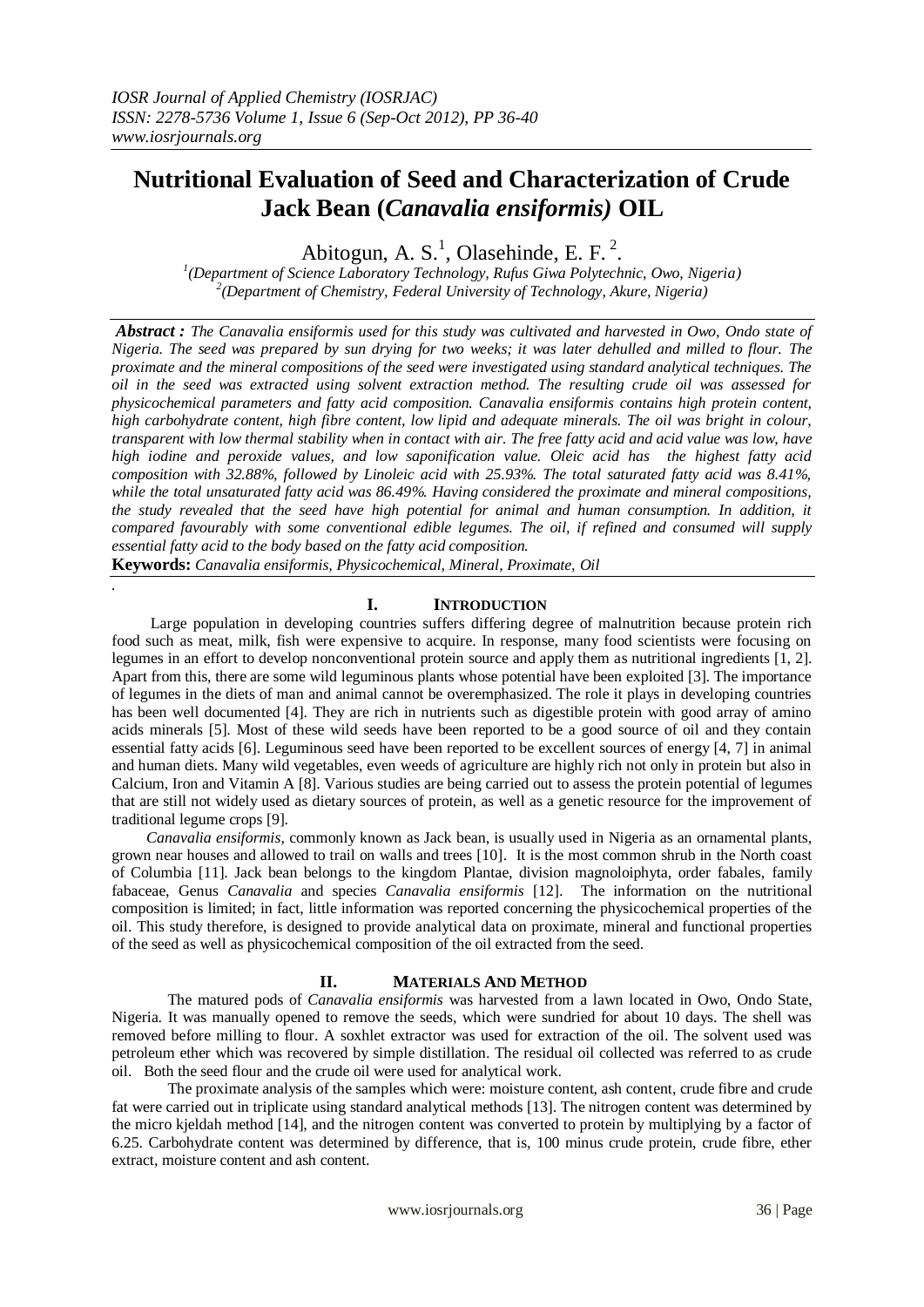The minerals were determined by dry-ashing the sample at 550ºC to constant weight and dissolving the ash in a volumetric flask, using distilled and deionized water with a few drops of concentrated hydrochloric acid. Sodium and potassium were determined by using a flame photometer with NaCl and KCl to prepare the standards, while other parameters were determined using Atomic Absorption Spectrophotometer [15]. The macro minerals were reported in g/100g, while the micro minerals were reported in mg/100g.

The moisture content and specific gravity were determined according (AOAC, 1992), while the refractive index was determined using Abbey Refractometer. The colour was determined using Lovibond Tintometer in one Inch cell [15]. The Flash point, Fire point Smoke point and Turbidity were determined by standard method [15].

The chemical parameters were equally determined by official method of analysis [13]. The chemical parameters determined were free fatty acid, acid value, saponification values, peroxide value and iodine value. The analytical test method for fatty acid methyl ester were carried out using Agilient 6890 series, Gas chromatograph filled with a flame ionization detector and enhanced integrator. Helium gas was used as carrier gas. The column initial temperature was 250<sup>o</sup>C rising  $10^{9}$ C/mm to a final temperature at 300<sup>o</sup>C, while the injector and the detector were maintained at  $250^{\circ}$ C and  $300^{\circ}$ C respectively. The peak was identified by comparing with standard fatty acid methyl esters [15].

## **III. RESULTS AND DISCUSSION**

#### **3.1. Results**

|                   | Table 1: Proximate composition of Canavalia ensiformis seed flour |
|-------------------|-------------------------------------------------------------------|
| <b>Parameters</b> | Results in g/100g                                                 |

| Protein content<br>$20.97 + 0.51$ |  |
|-----------------------------------|--|
| Crude fibre<br>$2.55 \pm 0.15$    |  |
| Ash content<br>$3.45 \pm 0.96$    |  |
| Ether extract<br>$10.23 + 1.61$   |  |
| Carbohydrate<br>$60.61 \pm 2.51$  |  |

## Mean  $\pm$  standard deviation of triplicate determinations

|                 | <b>Table 2:</b> Mineral composition of <i>Canavalia ensiformis</i> seed flour |                           |  |
|-----------------|-------------------------------------------------------------------------------|---------------------------|--|
| <b>Minerals</b> |                                                                               | Concentrations $(g/100g)$ |  |

| <b>Minerals</b>  | Concentrations (g/100g) |  |  |
|------------------|-------------------------|--|--|
| Sodium (Na)      | 2.53                    |  |  |
| Potassium (K)    | 5.92                    |  |  |
| Calcium (Ca)     | 3.21                    |  |  |
| Magnesium $(Mg)$ | 1.95                    |  |  |
| Phosphorus (P)   | 1.50                    |  |  |
| Zinc(Zn)         | 2.90                    |  |  |
| Iron $(Fe)$      | 0.83                    |  |  |
| Manganess (Mn)   | 0.35                    |  |  |
| Copper (Cu)      | 0.43                    |  |  |
| Lead (Pb)        | 0.14                    |  |  |
|                  |                         |  |  |

**Table 3**: Physicochemical Parameters of crude *Canavalia ensiformis* Crude Oil

| <b>Parameters</b>                      | <b>Results</b>    |
|----------------------------------------|-------------------|
| Specific Gravity                       | $0.92 \pm 0.00$   |
| Refractive Index                       | $1.46 \pm 0.41$   |
| Colour (units)                         | $7.00 \pm 0.00$   |
| Moisture content (%)                   | $1.22 + 1.02$     |
| Flash point $(^{\circ}C)$              | $199.30 \pm 2.10$ |
| Fire point $(^{\circ}C)$               | $300.20 \pm 2.50$ |
| Smoke point $(^{\circ}C)$              | $166.00 \pm 5.40$ |
| Soft point $(^{\circ}C)$               | $17.3 \pm 0.50$   |
| Turbidity (Jtu)                        | $145.00 + 0.72$   |
| Free fatty acid (% oleic acid)         | $3.20 \pm 0.72$   |
| Acid value (% oleic acid)              | $6.40 \pm 1.42$   |
| Saponification value (mg KOH/100g oil) | $196.50 \pm 1.40$ |
| Peroxide value (meg. Peroxide/kg)      | $18.30 \pm 0.10$  |
| Iodine value                           | $67.20 \pm 0.26$  |

Mean ± Standard Deviation of triplicate determinations.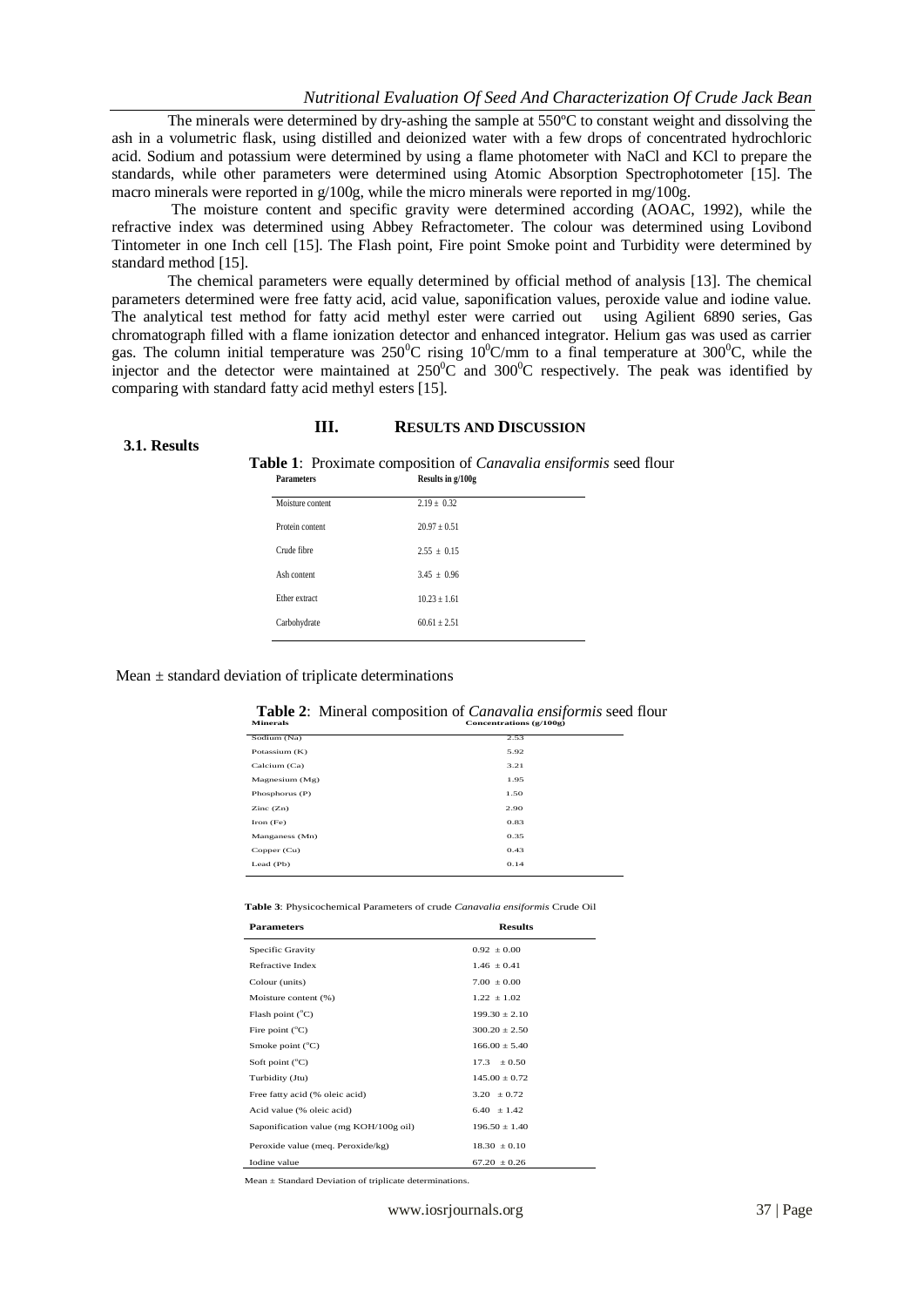| Nutritional Evaluation Of Seed And Characterization Of Crude Jack Bean |  |  |  |  |
|------------------------------------------------------------------------|--|--|--|--|
|------------------------------------------------------------------------|--|--|--|--|

| Table 4: Fatty acid compositions of Crude Canavalia ensiformis Oil |                    |               |                 |  |
|--------------------------------------------------------------------|--------------------|---------------|-----------------|--|
| Fatty acid methyl ester                                            | <b>Fatty acids</b> | Carbon number | Results $(\% )$ |  |
| Caprilate                                                          | Caprylic           | 8:00          | 0.04            |  |
| Capritate                                                          | Capric             | 10:00         | 0.09            |  |
| Laurate                                                            | Lauric             | 12:00         | 0.05            |  |
| Myristate                                                          | Myristic           | 14:00         | 4.85            |  |
| Palmitate                                                          | Palmitic           | 16:00         | 3.08            |  |
| Palmitolate                                                        | Palmitoleic        | 16:01         | 18.97           |  |
| Stearate                                                           | Stearic            | 18:00         | 0.05            |  |
| Oleate                                                             | Oleic              | 18:01         | 32.88           |  |
| Linoleate                                                          | Linoleic           | 18:02         | 25.93           |  |
| Linolenate                                                         | Linolenic          | 18:03         | 8.71            |  |
| Arachideate                                                        | Arachidic          | 20:00         | 0.25            |  |
|                                                                    |                    |               |                 |  |

## 3.2 **Discussion**

Table 1 gives the result of the proximate composition of *Canavalia enciformis* seed. The result in  $g/100g$  was: protein (20.97±0.51), ash content (3.45±0.96), ether extract (10.23±1.61), crude fibre (2.55±0.15), moisture content (2.19 $\pm$ 0.32) and carbohydrate (60.61 $\pm$ 2.51). Proteins are essential component of diet needed for the survival of animals and humans, their basic function in nutrition is to supply adequate amount of amino acids [3]. The seed under study was rich in protein like other leguminous plants. The protein content compares favourably with 21.90% reported for *Phaseolus vulgaris*, 20.60% for *Cicer arietium*, 22.4% for *Cajana cajan* 22.20% reported for *Hura crepitans* [16-18]. However, it was less than 29.90% reported for *Pisum sativum* and 26.20% for some selected varieties of Cowpeas [19]. The values obtained for crude protein in this study was an indication that the seeds might be useful in the formulation of animal feeds.

The ash content gives an idea of the amount of inorganic content of the sample from where the mineral contents could be obtained. The values obtained for ash content was within the range 1.63-8.53g/100g reported for commonly consumed fruits and some selected varieties of Cowpeas [20]. Samples with higher percentage of ash content were expected to have high concentrations of various mineral elements, which were expected to speed up metabolic processes and improve growth and development. However, the value obtained for ash content was less than 5.80% reported for *Cajanus cajan* [17].

The ether extract was low in the seed implying that the oil content of the seed was low. Ether extracts are essential because they provide the body with maximum energy; approximately twice that for equal amount of protein and carbohydrate [21]. The ether extract was less than 18-20 % reported for some selected seeds and nuts such as Soy bean, Sunflower, Safflower and Peanut [22-23]. The low level of ether extract in the seed implies that the seed might not be a good source of oil which means that the oil in seed could not be commercially extracted and refined to edible vegetable oil. However, the oil content was higher than 1.40- 4.0.00% reported for processed *Vigna unguiculata* and 2.60% reported for *Cajana cajan* [17, 24]. Fibre helps in the maintenance of human health and has been known to reduce cholesterol level in the body. The value obtained for fibre was in line with the value obtained for some selected varieties of Cowpeas and the fibre content was less than some African fruits [25].

The moisture content was low suggesting that the seed might be able to withstand long period of storage and transportation. The carbohydrate content was high suggesting that the seed would be a good source of carbohydrate. The high carbohydrate contents indicate that it might be a good supplement to scarce cereal grains as sources of energy in feed formulations [25].

Table 2 depicts the mineral compositions of *Canavalia ensiformis* seed flour in g/100g. The macro minerals detected in the sample and their values were: Sodium (2.53), Potassium (5.92), Calcium (3.21) and Magnesium (1.95). The micro minerals detected in mg/100g were: Iron (0.83), Copper (0.43), Manganese (0.35), Lead (0.14), Zinc (2.90) and Phosphorous (1.50). Potassium has the highest value followed by Calcium. Potassium plays important role in lowering the risk of high blood pressure [26]. Calcium is concerned with nerve impulse transmission, muscle contraction and blood clotting. This justifies the incorporation of the seed in formulation of food for animal and human consumption.

Magnesium is an essential component of Chlorophyll in green plants and oxidation of enzymes in animals, like Potassium, it is lost from cells in states of chronic water and salt loss from the tissue fluids and blood, as in some long-standing intestinal disease with diarrhea. Normally about 300mg is present in normal diet [26]. The value obtained for Magnesium would supply this concentration if added to food mills. Only occasionally have human been found to have Manganese deficiency. An average human being contains 10- 20mg, a quarter of which is found in bone, the rest being uniformly distributed in tissues [26, 27]. The Manganese in the seed would only compliment the Manganese in human body. Phosphorous take secondary role in bone formation, however, the deficiency results in series of bone diseases. Zinc is said to be an essential trace element for protein and nucleic acid synthesis and normal body development [28]. It is a component of many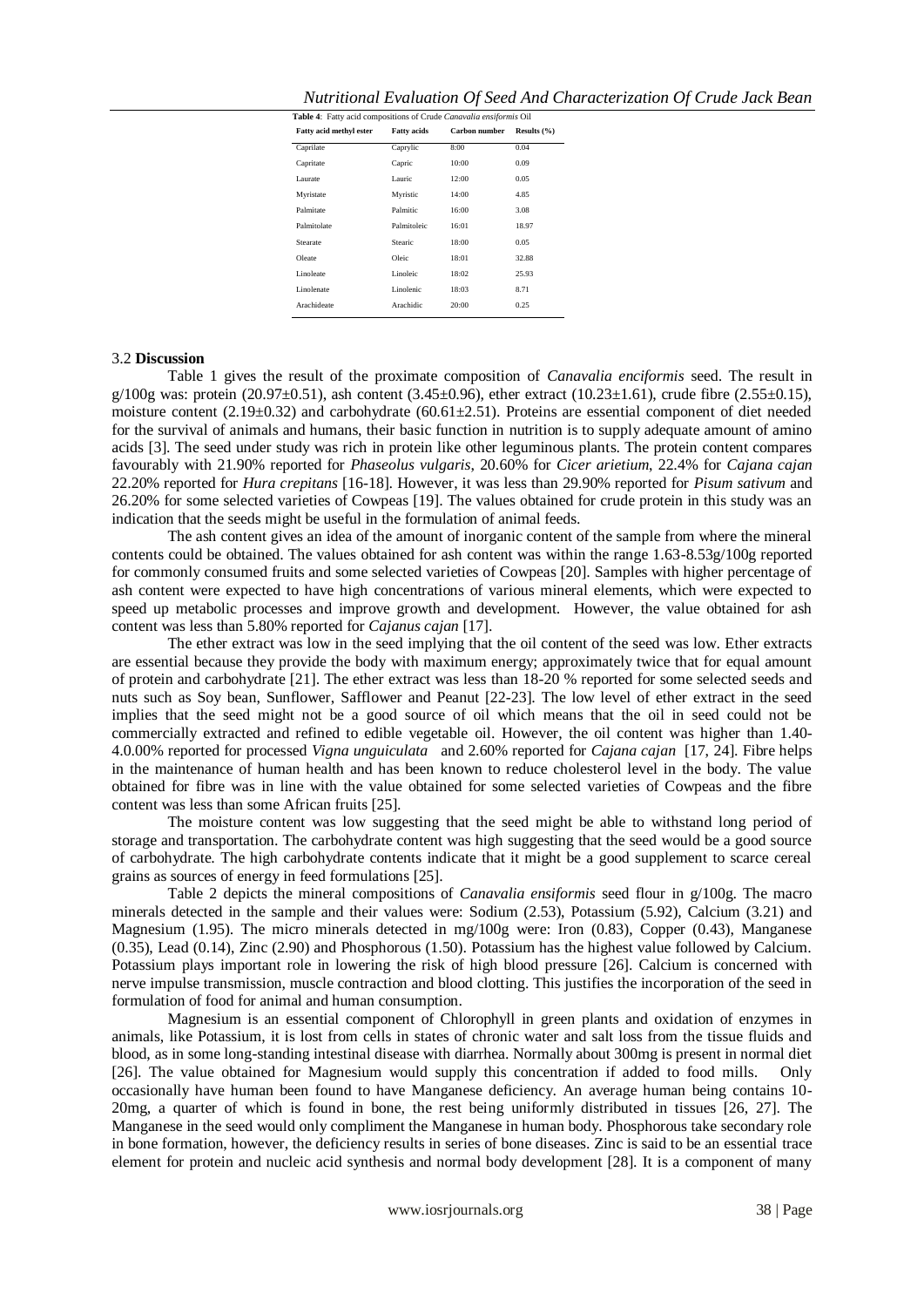enzymes such as Carbonic anhydrase, essential for normal body function and the seed could supply the 12 mg/day which is the required dietary allowance (RDA) [29].

Table 3 gives the result of the physicochemical parameters of Crude *Canavalia ensiformis* oil sample. The moisture content was determined to be 1.22±0.02, the presence of moisture might be as a result of the efficiency of the Soxhlet extractor and/or, it might be as a result of experimental error. The colour of the crude oil was determined to be 7.00±0.00 lovibond units. The bright colour of the crude oil might be as a result of low level of Red pigment present in the oil. The colour was similar to 7 lovidond units reported for bleached Soy bean oil [22]. The colour was less than 18.00 units for crude Soy bean oil, 20.00 units for crude Cajanus cajan oil and 25.00 units for crude Shea Butter [22, 24, 30]. The specific gravity of the oil was determined to be 0.92, this value agrees with the value obtained for crude oil of Sunflower, crude Soy bean oil as reported by [22- 24]. However, it was higher than 0.87 reported for crude *Luffa cylindrica* oil [6]. The Refractive index was 1.46±0.01 which was in consonance with the value range of 0.472 to 1.476 for edible oils as reported by [31]. The Smoke, Flash and Fire points were the standard measures of its thermal stability when heated in contact with air. The result of the smoke, flash, fire points were  $166.00\pm5.40^{\circ}\text{C}$  199.30 $\pm2.10^{\circ}\text{C}$  and 300.30 $\pm2.10^{\circ}\text{C}$ . respectively. This implies that the oil was a low molecular weight oil since the values was less than  $420^{\circ}$ C,  $620^{\circ}$ C and  $670^{\circ}$ C for Smoke, flash and fire points respectively, which was reported for high molecular oils. This result suggests that the oil might possess low combustion characteristics . The soft and cloud points were determined to be 17.3±0.5<sup>0</sup>C and -3.00±0.00<sup>0</sup>C respectively. The turbidity value was 145.00±0.72 Jtu, implying that the oil was transparent and clear. However, it was higher than 10.00jtu reported for *Luffa cylindrica* oil [6]. Free fatty acid and acid value are among the characteristics that are necessary for the confirmation of the identity and edibility of the oil. The free fatty acid and the acid value were determined to be 3.20% oleic acid and 6.40% oleic acid respectively. The values were indications that the oil can be refined to edible vegetable oil. Since most fatty acids present in natural fats are not soluble in water, some have relatively high fatty acids, while some show low fatty acids [32]. These values were within the range values of 1.00 -5.00% reported for crude soybean oil [23, 33]. However, the values were higher than 1.40%oleic acid and 3.09%oleic acid reported for crude Sunflower oil [22].

The peroxide value was determined to be  $18.30\pm0.10$  (mEq/peroxide/kg). The peroxide value is indication that the oil would be susceptible to oxidative rancidity, which gives an insight to presume that the oil contains high level of unsaturated hydrocarbon. However, the peroxide value was higher than 12.60mEq/peroxide/kg reported by [22], and less than 21.38 mEq/peroxide/kg for crude Soy bean oil, both contain unsaturated fatty acids. The Saponification value was  $196.5\pm1.0$ mgKOH/g oil, which is in range with 190.00-210.00mgKOH/g oil reported for crude Soy bean oil [23, 33]. This value suggests that the sample might be of low molecular weight fatty acid triglyceride. The value was also very close to 197.43mgKOH/g reported for crude Sunflower oil [24], suggesting that the oil might not find application in soap and shampoo industries. However, this value is higher than 179.52mgKOH/100g reported for Luffa bean oil [6]. The unsaturated glyceride of oil is the ability to absorb a definite amount of iodine [31, 34]. The iodine value was determined to be 67.2±0.26mg/100g. The level of the iodine value gives an insight to presume that the oil contains high level of unsaturated hydrocarbons and it will not be stable in air at ordinary temperature. This shows that it is a nondrying oil, and does not congeal at ordinary temperature after several days. Therefore, the oil may find its application in the manufacturing of lubricants, hydraulic fluids and coating [35].

Table 4 gives the fatty acid composition of crude *Canavalia ensiformis* oil. The fatty acids detected and their values were: Caprylic acid 0.04, Capric acid 0.09, Lauric acid 0.05, Myristic acid 4.85, Palmitic acid 3.08, Palmitoleic acid 18.97, Stearic acid 0.05, Oleic acid 32.88, Linoleic acid 25.93, Linolenic acid 8.71, and Arachidic acid 0.25. All the fatty acids detected were in crude Soy bean oil, crude Safflower oil and crude Sunflower oil [22, 33]. Caprylic acid and Capric acid were the additional fatty acids detected in the sample. The values obtained for Caprylic acid and Capric acid was less than 1.3% and 4.14% respectively reported for crude Ginger oil [36]. Fatty acid composition is used for classification of oil, depending on the predominant type of fatty acid. In this regard, the oil under investigation can be classified as high oleic acid, based on the high content of Oleic and Linoleic acids. The value obtained for Linoleic acid compared favourably with 27.8% reported for Sunflower oil, while the linolenic acid value was higher than 0.04% determined for Sunflower [37]. The summary of the fatty acids in the oil were as follows: total saturated fatty acids was 8.41%; total unsaturated fatty acids was 86.49%, the total fatty acids was 94.90%. The 5.10% was the value for fatty acids in the oil sample that was not detected. This might be as a result of impurities present in the crude oil.

## **IV. CONCLUSION**

The study revealed that the seed has high potential for animal and human consumption, having considered the proximate and mineral composition. In addition, it compares favourably with some conventional edible legumes. The results of the various investigations on crude *Canavalia ensiformis* oil suggest that the oil could be refined and consumed by human being and if consumed, it will supply the essential fatty acids needed in the body based on the results of the fatty acid composition of the oil. The results of the physicochemical